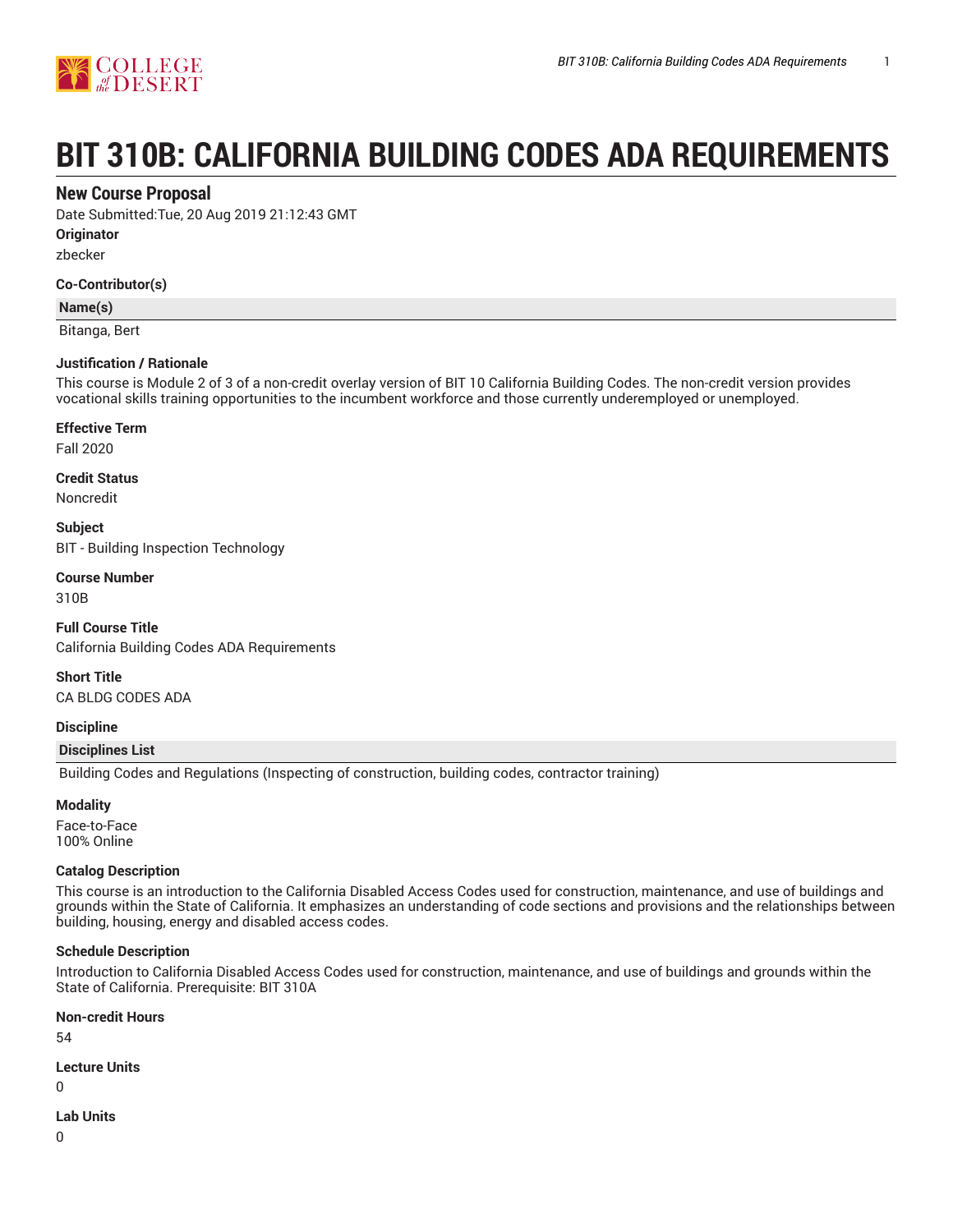

## **In-class Hours**

18

**Out-of-class Hours** 36

## **Total Course Units**

0 **Total Semester Hours** 54

## **Override Description**

Noncredit courses do not have lecture and lab. The out of class hours were adjusted to provide the same total as the equivalent credit course.

**Prerequisite Course(s)** BIT 310A

## **Required Text and Other Instructional Materials**

**Resource Type**

Book

## **Author**

California Building Standards Commission

**Title**

California Building Codes,Volume I

## **Edition**

latest

**City**

Sacramento

## **Publisher**

International Code Council

**Year**

2019

## **College Level** Yes

**Flesch-Kincaid Level** 12.4

**ISBN #**

9781609838911

## **Resource Type**

Book

**Author** California Building Standards Commission

**Title**

California Building Codes, Volume II

## **Edition**

latest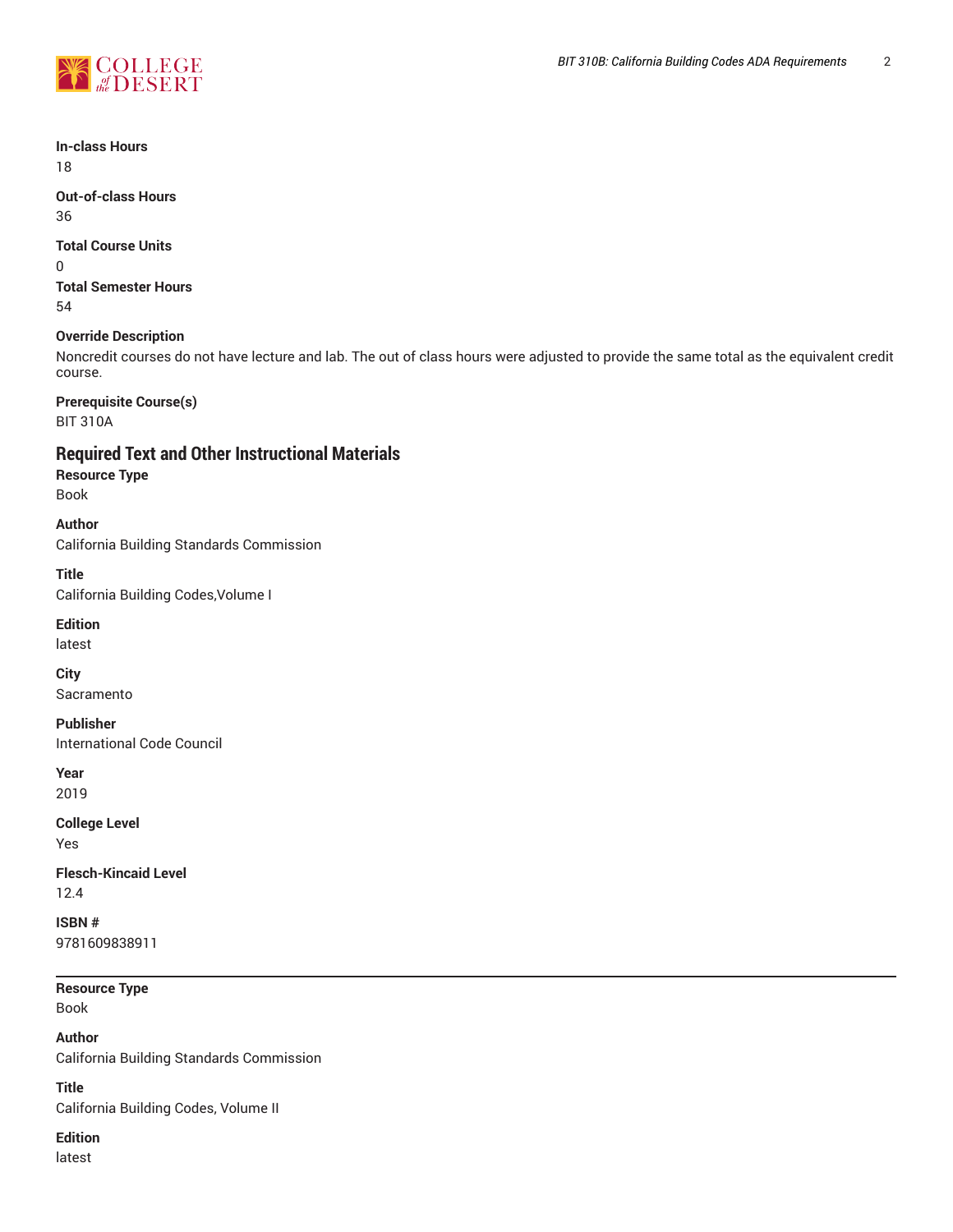

## **City**

Sacramento

## **Publisher**

International Code Council

**Year**

2019

**College Level** Yes

**Flesch-Kincaid Level** 12.4

**ISBN #**

9781609838911

## **Class Size Maximum** 28

**Entrance Skills** Explain the California Building Codes used in construction, regulation and design.

## **Requisite Course Objectives**

BIT 310A-Explain the California Building Codes used in construction, regulation and design.

## **Course Content**

- 1. General code requirement provisions building and disabled access codes.
- 2. Disabled access basic path of travel requirements and space requirements.
- 3. Parking and fixtures.
- 4. Comparison between Americans with Disabilities Act (ADA) and State Law Requirements.

## **Course Objectives**

|             | <b>Objectives</b>                                                                                                                 |
|-------------|-----------------------------------------------------------------------------------------------------------------------------------|
| Objective 1 | Explain how the California Disabled Access Building Codes impact construction, regulation and design of residential<br>buildings. |

## **Student Learning Outcomes**

|           | Upon satisfactory completion of this course, students will be able to:                           |
|-----------|--------------------------------------------------------------------------------------------------|
| Outcome 1 | Cite California building codes for disabled access in construction, regulation, and design.      |
| Outcome 2 | Apply the California building codes for disabled access in construction, regulation, and design. |

## **Methods of Instruction**

| <b>Method</b>                      | Please provide a description or examples of how each instructional<br>method will be used in this course. |
|------------------------------------|-----------------------------------------------------------------------------------------------------------|
| <b>Discussion</b>                  | Classroom and group discussions                                                                           |
| Demonstration, Repetition/Practice | Discussion of applicable code examples.                                                                   |
| Participation                      | Class discussion and questions.                                                                           |
| Lecture                            | Presentation of topic in context                                                                          |
| Other (Specify)                    | Presentation of construction materials                                                                    |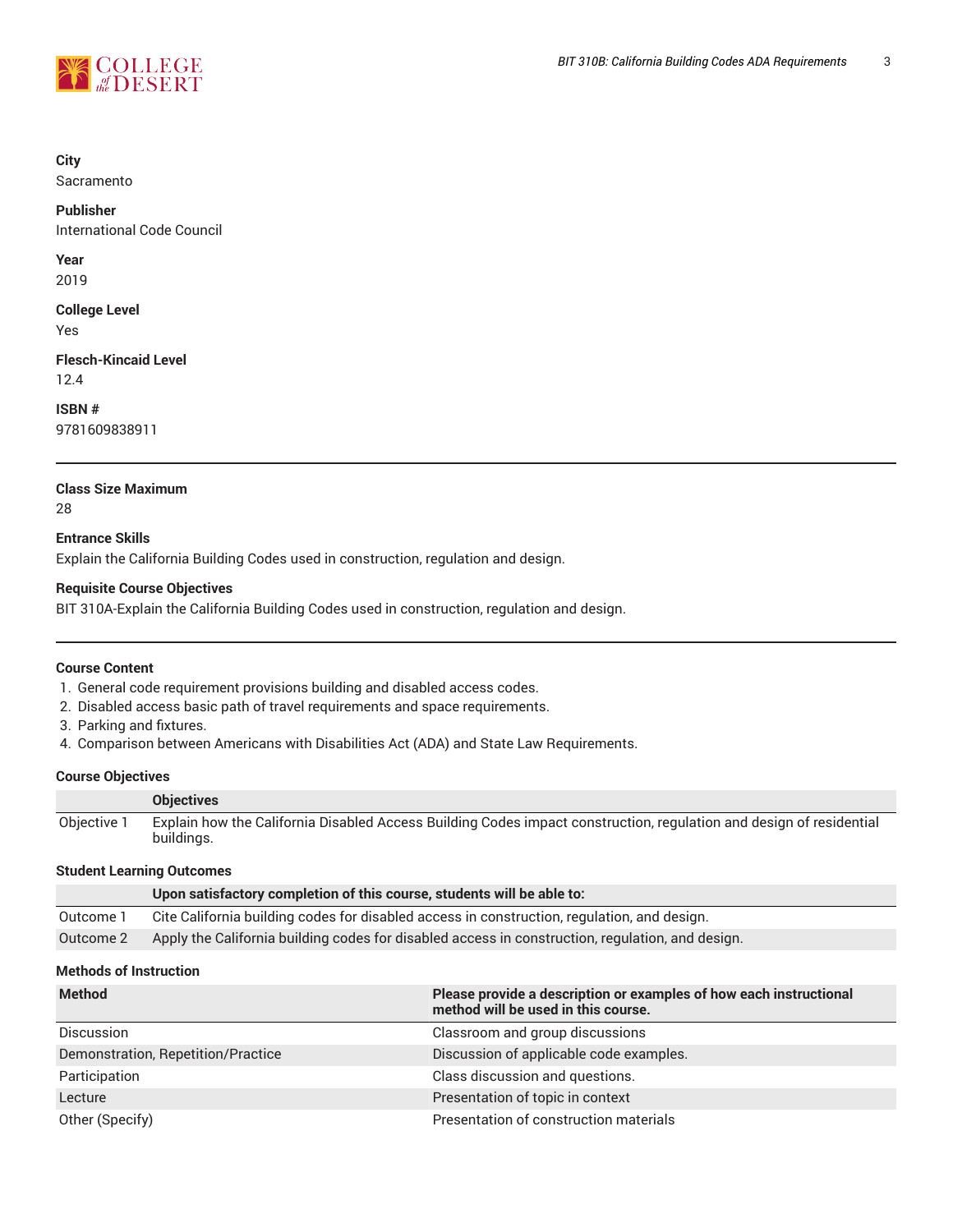

## **Methods of Evaluation**

| <b>Method</b>                                    | Please provide a description or examples of how<br>each evaluation method will be used in this course.                                                                                                               | <b>Type of Assignment</b> |
|--------------------------------------------------|----------------------------------------------------------------------------------------------------------------------------------------------------------------------------------------------------------------------|---------------------------|
| Self-paced testing, Student preparation          | Research appropriate disabled building codes<br>for a residential construction project and create<br>a 10-minute presentation on the solution and<br>on the research methods use to identify your<br>recommendation. | Out of Class Only         |
| Presentations/student demonstration observations | Present 10-minute code application research project In Class Only<br>created out of class.                                                                                                                           |                           |
| Student participation/contribution               | Active participation in class and group discussions.                                                                                                                                                                 | In Class Only             |
| Group activity participation/observation         | Evaluate student presentations and code examples<br>and provide both supportive and critical comments<br>verbally in class and as a written assignment out of<br>class.                                              | In and Out of Class       |
| Tests/Quizzes/Examinations                       | Timed quizzes out of class and discussion of<br>correct answers in class.                                                                                                                                            | In and Out of Class       |
| Mid-term and final evaluations                   | Comprehensive exams covering the entire content<br>of the class. Exams may include project analysis<br>outside of class or multiple choice and true/false<br>questions in class.                                     | In and Out of Class       |
| Other                                            | Out-of-class hours will be accounted for<br>electronically through the learning management<br>system.                                                                                                                | Out of Class Only         |

## **Assignments**

#### **Other In-class Assignments**

- 1. Presentation of class subjects and materials.
- 2. Review code sections.
- 3. Evaluate residential construction examples.
- 4. Present research projects.

## **Other Out-of-class Assignments**

- 1. Reading assignments of codes and handouts.
- 2. Visit construction sites.
- 3. Review code sections presented in classes.
- 4. Research building code solutions to residential project situations.

#### **Grade Methods**

Pass/No Pass Only

## **Distance Education Checklist**

## **Instructional Materials and Resources**

## **Effective Student/Faculty Contact**

## Which of the following methods of regular, timely, and effective student/faculty contact will be used in this course?

## **Within Course Management System:**

Timely feedback and return of student work as specified in the syllabus Discussion forums with substantive instructor participation Chat room/instant messaging Regular virtual office hours Online quizzes and examinations Weekly announcements

## **External to Course Management System:**

Direct e-mail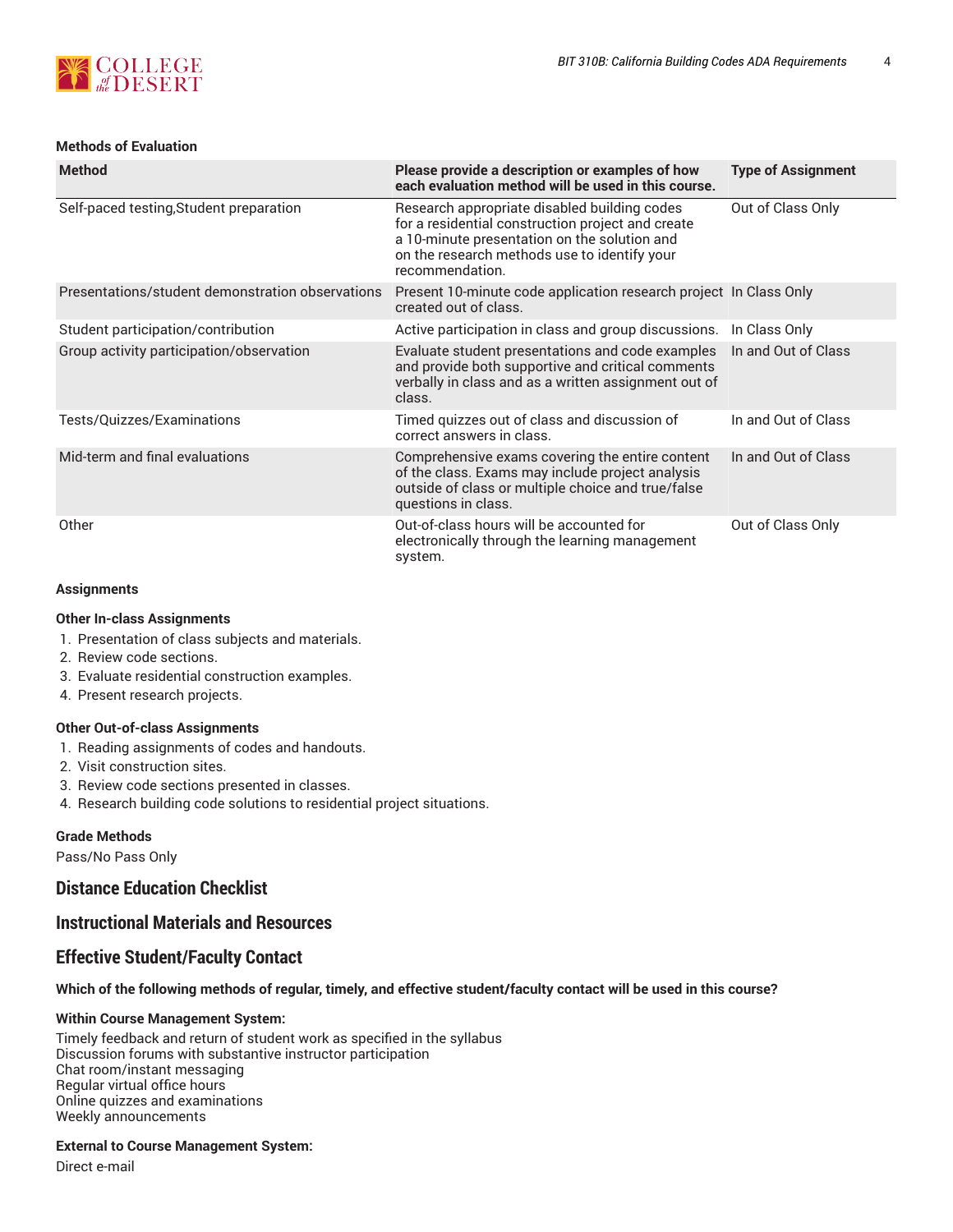

## Briefly discuss how the selected strategies above will be used to maintain Regular Effective Contact in the course.

Timely feedback and return of student work as specified in the syllabus. Discussion forums with substantive instructor participation Online quizzes and examinations Weekly announcements

## **Other Information**

## Provide any other relevant information that will help the Curriculum Committee assess the viability of offering this course in an online **or hybrid modality.**

Course introduces students to the online California Building Codes which they will need tor read and reference online throughout careers in the construction industry.

## **MIS Course Data**

**CIP Code** 46.0403 - Building/Home/Construction Inspection/Inspector.

**TOP Code** 095720 - Construction Inspection

**SAM Code** C - Clearly Occupational

**Basic Skills Status** Not Basic Skills

**Prior College Level** Not applicable

**Cooperative Work Experience** Not a Coop Course

**Course Classification Status** Other Non-credit Enhanced Funding

**Approved Special Class** Not special class

**Noncredit Category** Short-Term Vocational

**Funding Agency Category** Not Applicable

**Program Status** Program Applicable

**Transfer Status** Not transferable

**Allow Audit** No **Repeatability** Yes

**Repeatability Limit** NC **Repeat Type** Noncredit